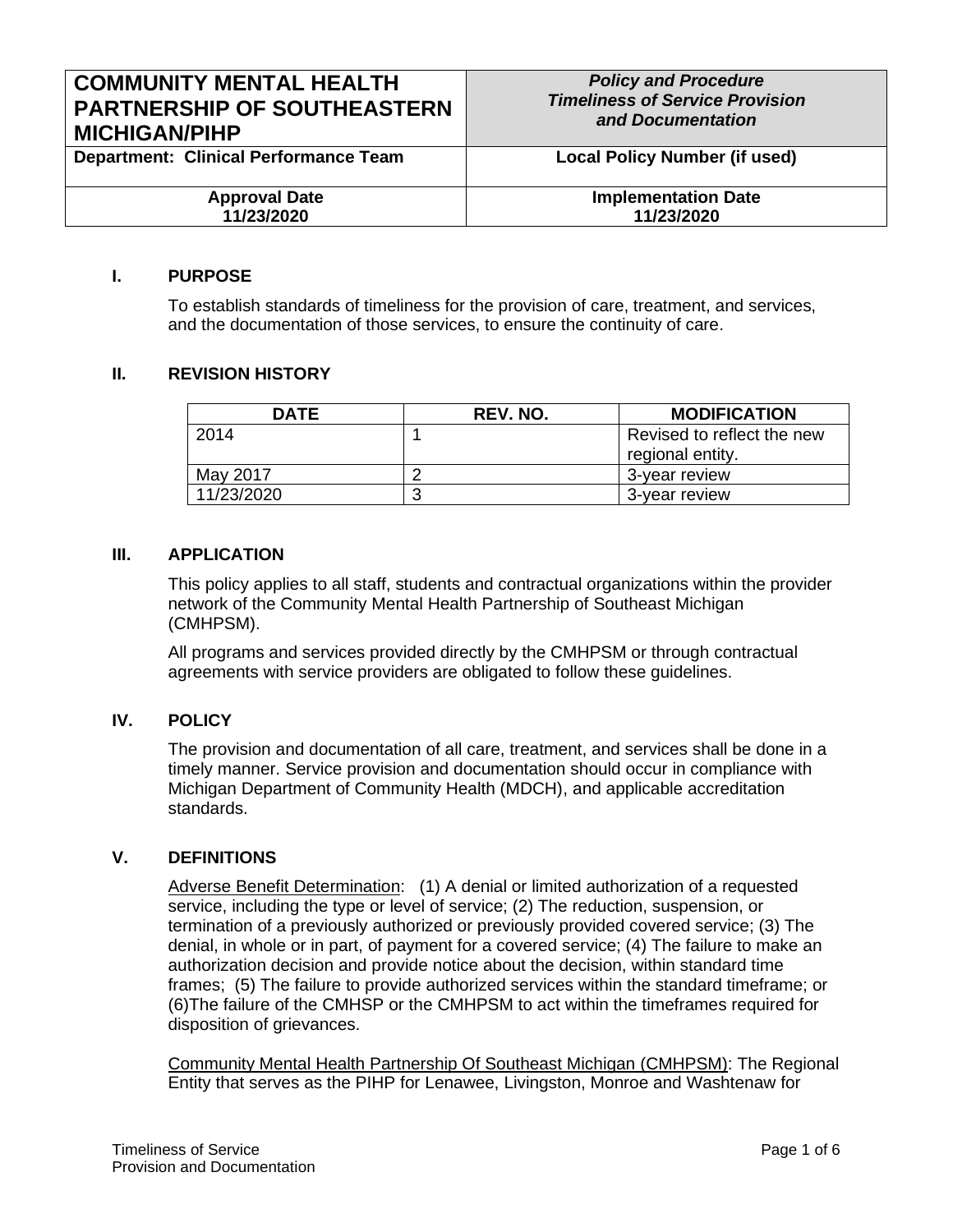mental health, intellectual/developmental disabilities, and substance use disorder services.

Community Mental Health Services Program (CMHSP): A program operated under chapter 2 of the Mental Health Code as a county community mental health agency, a community mental health authority, or a community mental health organization.

Regional Entity: The entity established under section 204b of the Michigan Mental Health Code to provide specialty services and supports for people with mental health, intellectual/developmental disabilities, and substance use disorder needs.

### **VI. STANDARDS**

### **A. Program/Service Specific Standards**

- 1. Habilitation Waiver Certifications must be completed every 12 months. The Individual Plan of Service (IPOS) for individuals enrolled in the Habilitation Services Waiver must be updated within 365 days of their last IPOS.
- 2. Physician prescriptions (orders) must be obtained prior to the services of Occupational Therapy and Physical Therapy, as outlined in the Medicaid Provider Manual.

### **B. Intake/Initial Assessments**

- 1. Initial requests for services, phone call screens or walk-ins, must be documented in the electronic health record within 1 business day of the contact.
- 2. The initial assessment screen must be completed within 1 business day of the contact.
- 3. The initial assessment process, which includes documentation of the initial assessment and initial authorization for services, must be completed within 14 calendar days of the initial request for services. The initial assessment documentation must be completed within 2 business days of the assessment, as long as that documentation does not exceed the aforementioned 14 calendar days.
- 4. Once the assessment is completed and a service was authorized, the assigned staff must provide service to the consumer within 14 calendar days, unless the consumer or legal guardian has requested a later start date. If a request for a later start date has occurred, staff will ensure this request is documented in the consumer's clinical record.
- 5. Documentation of the initial meeting with the assigned staff must occur within 1 business day of the contact.

## **C. Assessments/Re-assessments**

1. An annual assessment of need/re-assessment must occur prior to a new annual. Documentation of an annual assessment/re-assessment must be completed within 2 business days of the completion of the assessment.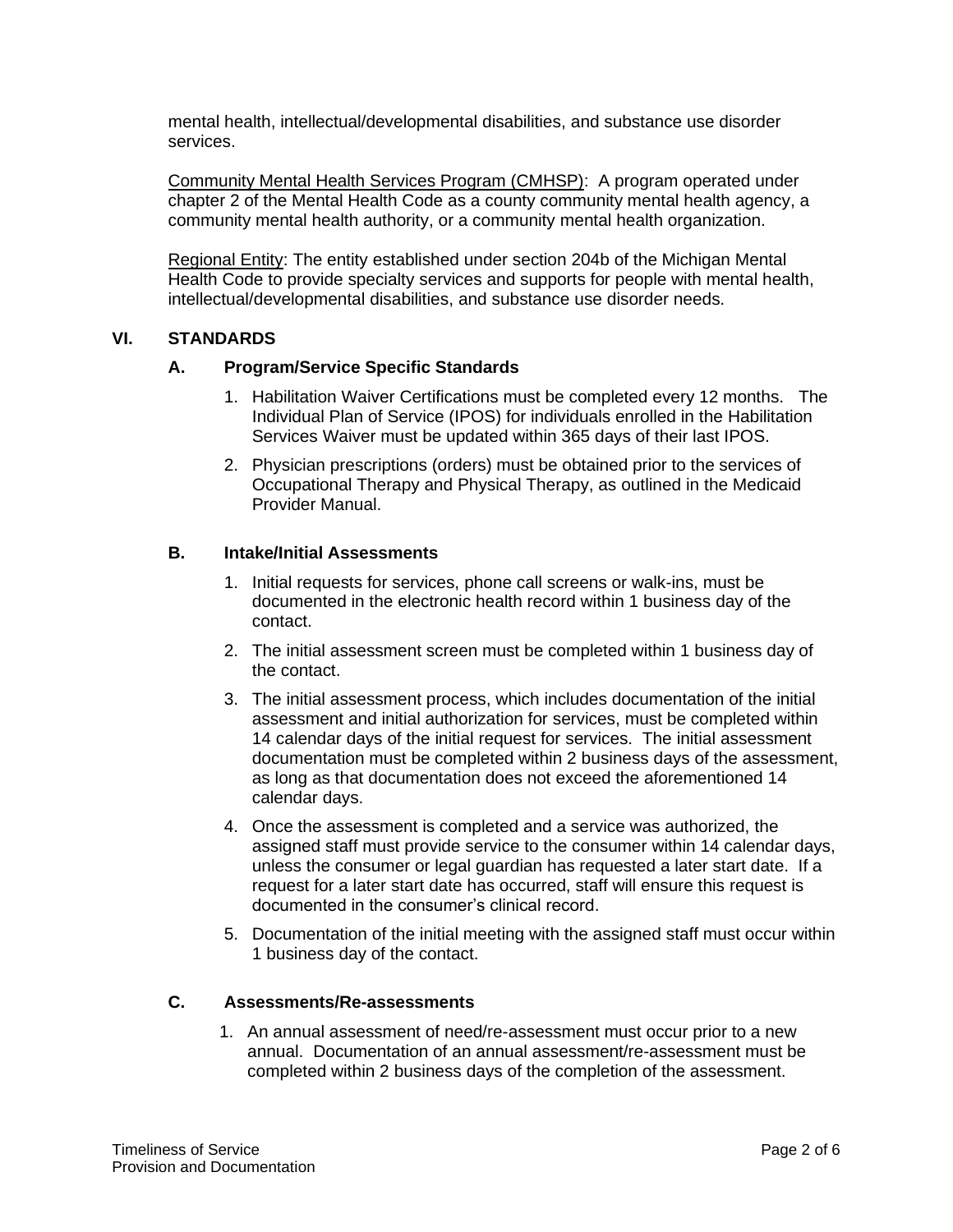- 2. All specialty service (Occupational Therapy, Speech and Language Therapy, Nursing, Psychology, Physical Therapy) assessment documentation must be completed within 2 business days of the completion of the assessment process.
- 3. Psychiatric assessment documentation must be completed within 2 business days of the completion of the assessment.

## **D. Progress Notes**

- 1. Progress notes completed by clinical staff (management, hospital and jail liaisons, case managers, supports coordinators, therapists, psychiatrists, psychologists, nurses, occupational therapists, physical therapists, and speech and language therapists) must be completed within 1 business day of the care, treatment, or service.
- 2. Progress notes and other documentation for Community Living Support/Personal Care services provided in a Specialized Residential group home, for Skill Building services, for Supported Employment services, and for Community Living Support services must be completed by staff that provided the service by the end of their shift.

\*\*\*Exceptions are for Supported Employment Enclaves, Supported Employment Work crews, or for Skill Building services whereby the activities are scheduled for a work week. For those exceptions, the staff providing the service must complete documentation of the service provision no less than weekly, unless otherwise specified in the Individual Plan of Service (IPOS) or other contractual agreement.

3. Progress notes and other documentation for respite services must be completed by staff that provided the service within 24 hours from the date of the service.

# **E. Person Centered Planning (PCP) process**

- 1. The periodic reviews and the annual reviews of the IPOS must be completed and signed, by the assigned staff, in the electronic health record within 14 calendar days of a contact.
- 2. The Pre-plan must be completed and signed, by the assigned staff, in the electronic health record within 1 business day of the contact. The Pre-plan meeting cannot occur on the same day as the Person Centered Planning meeting (the exception is the Single-Service Plan of Service.)
- 3. The Pre-plan must occur prior to the Person Centered Planning meeting. Ideally, staff should start the planning process 30 days before the expiration date of the current IPOS, but not later than 14 days, to assure consumers have enough time to choose an independent facilitator and to arrange the Person Centered Planning meeting.
- 4. All consumers must have a current IPOS that is completed annually. An IPOS cannot exceed beyond 365 days. If a new IPOS cannot begin by the expiration date of the current IPOS due to consumer emergency or other consumer barriers, a new short term or engagement plan of service shall be developed. A short term/engagement plan of service shall not exceed 3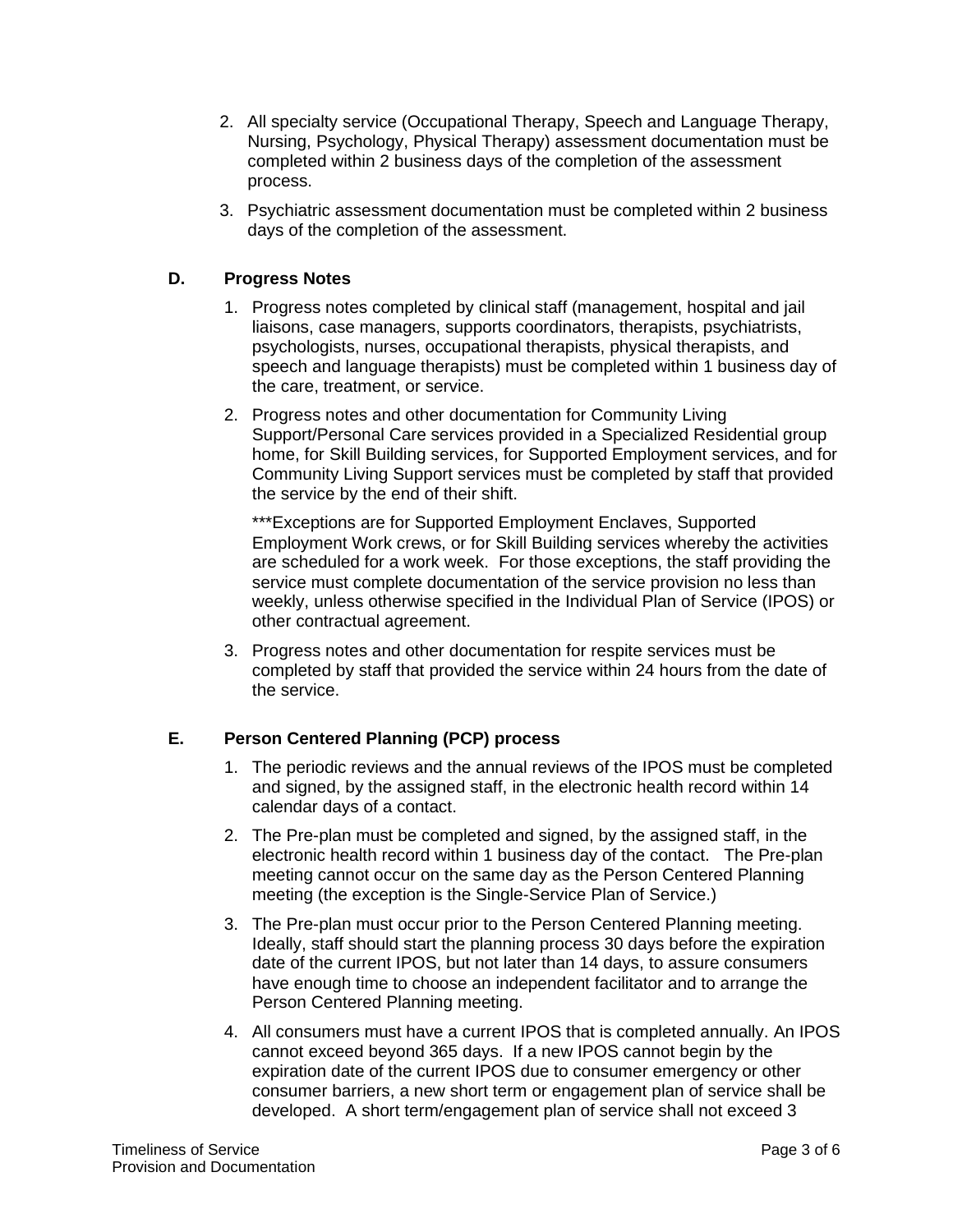months. The start date of the short term/engagement plan of service will be the day after the current IPOS.

- 5. Any IPOS for consumers enrolled in a specific waiver program (Children's Waiver Program, Children's SED Waiver or the Habilitation Supports Waiver cannot exceed 365 days, therefore a new IPOS must begin at the point the previous IPOS has expired.
- 6. The IPOS documentation must be completed and a copy sent to the consumer within 15 business days after the effective date of the IPOS. Staff will note in the electronic record whether the consumer was provided with a copy of the IPOS by mail or hand delivered. Documentation must be completed within 1 business day of the date the IPOS was hand-delivered or mailed to the consumer.
- 7. Provision of care, treatment, and services authorized in IPOS must occur within 14 calendar days of the start date of the authorization for a service, unless the consumer or legal guardian has requested a later start date. If a request for a later start date has occurred, staff will ensure this request is documented in the consumer's clinical record.
- 8. Staff implementing the IPOS must be in-serviced within 30 days of its effective date. Documentation must occur within 1 business day of the inservice.
- 9. A periodic review of the IPOS must be completed at the frequency identified in the IPOS and/or as was requested by the consumer. A periodic review must occur no later than 6 months from that start date of the IPOS. A periodic review may occur prior to this date when a significant event occurs or to amend the IPOS If a periodic review results in revision of an IPOS, completion of the revised IPOS must occur within 14 calendar days of the periodic review.

### **F. Utilization management:**

- 1. All service authorization decisions related to an IPOS, (annual IPOS, periodic review, or other IPOS revision) must be completed within the 14-day timeframe from when the relevant IPOS review was completed with the consumer/family.
- 2. If a service authorization decision related to an IPOS exceeds the 14-day time frame, the proper notice of an adverse benefit determination will be provided to the consumer/legal representative
- 3. Any adverse benefit determinations will follow state and federal requirements, as outlined in the CMHPSM Consumer Appeals Policy

### **VII. EXHIBITS**

## **Flowchart**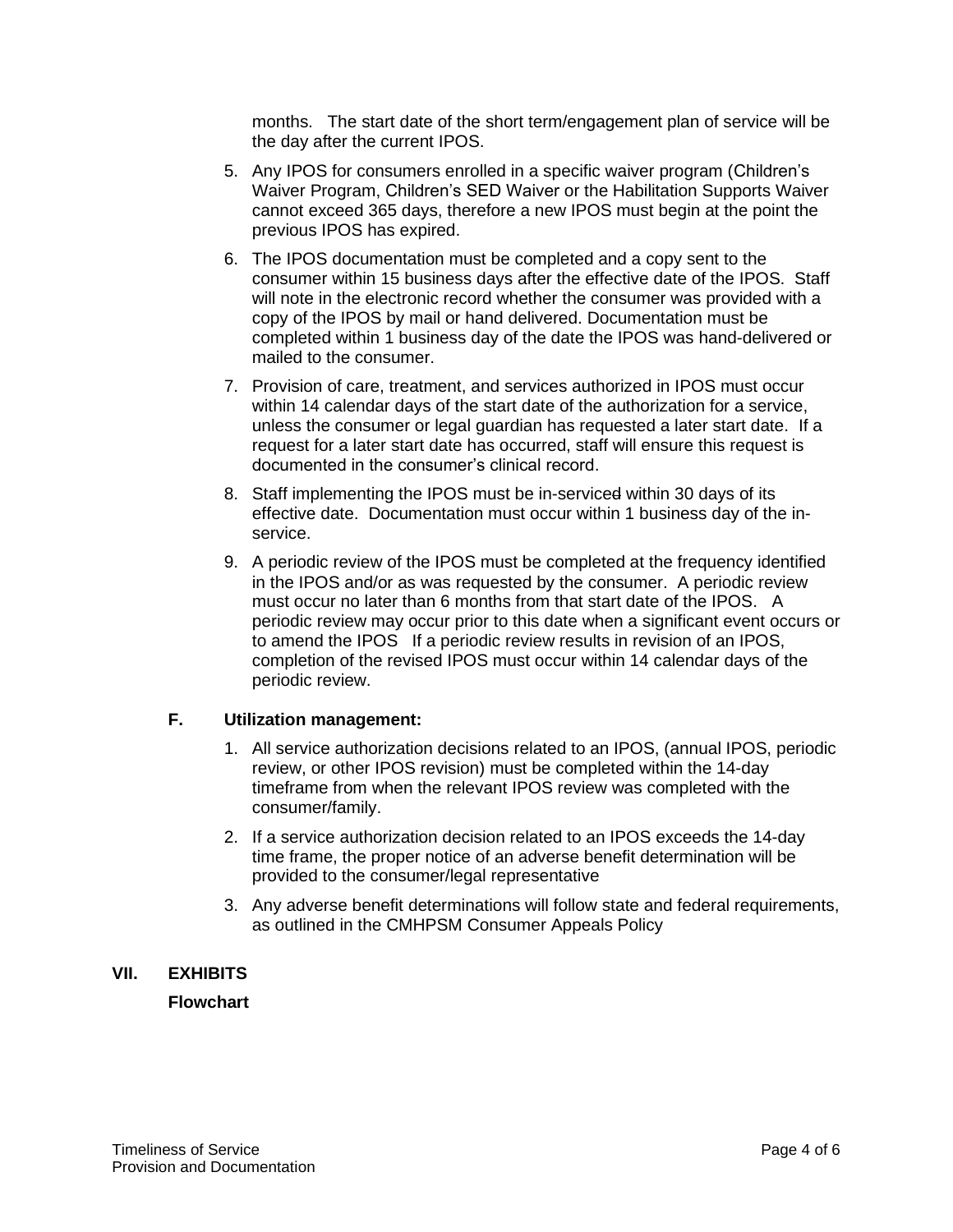# **VIII. REFERENCES**

| <b>Reference:</b>                                     | <b>Check if</b><br>applies: | <b>Standard Numbers:</b>                                            |
|-------------------------------------------------------|-----------------------------|---------------------------------------------------------------------|
| 42 CFR Parts 400 et al. (Balanced Budget)<br>Act)     | X                           | 438.208 (B) (C)                                                     |
| Michigan Mental Health Code Act 258 of 1974           | X.                          | $330.1409$ (1-7), $330.1700(g)$ ,<br>330.1707 (1-5), 330.1712 (1-3) |
| <b>Joint Commission Standards</b>                     | X.                          |                                                                     |
| <b>MDHHS PIHP Contract</b>                            | X                           |                                                                     |
| <b>MDHHS CMHSP Contract</b>                           | X                           |                                                                     |
|                                                       |                             |                                                                     |
|                                                       |                             |                                                                     |
| <b>CMHPSM Consumer Grievance and Appeal</b><br>Policy | X                           |                                                                     |
| <b>OBRA Operations Manual-MDCH</b>                    | X                           |                                                                     |
| <b>Deficit Reduction Act</b>                          | X                           |                                                                     |
| Patient Protection and Affordable Care Act            | X                           |                                                                     |